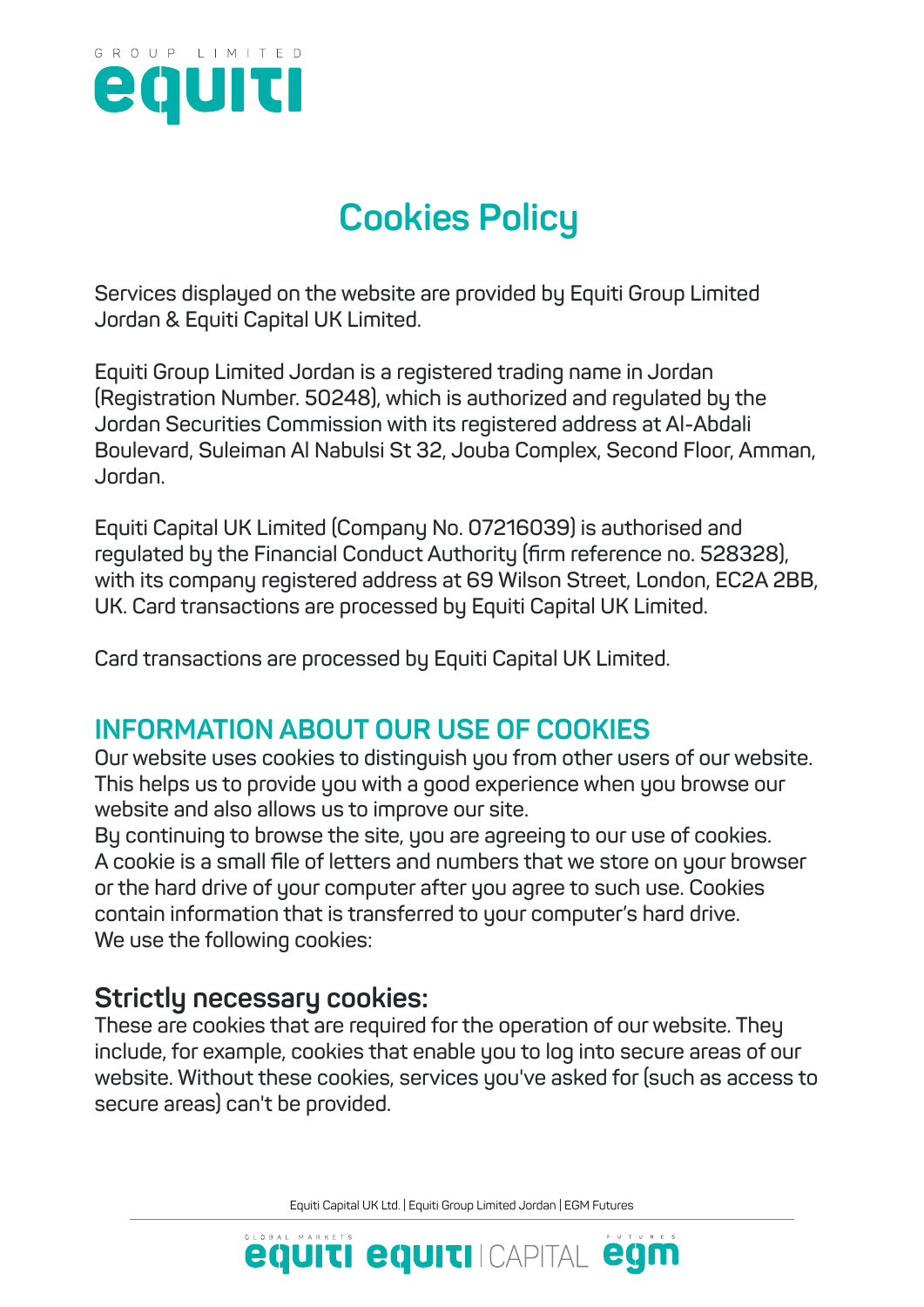

**These cookies will not gather any information about you that could be used for marketing or remembering where you've been on the internet. This category cannot be disabled.**

 **Examples:**

- **• Identity token**
- **• IS2\_MatchHistory**
- **• IS2\_StoredValues**
- **• JSESSIONID**
- **• SS\_X\_JSESSIONID**
- **• vtc\_session\_1002000**
- **• CCP**

### **Analytical/performance cookies:**

**They allow us to recognise and count the number of visitors to our website and to see how visitors move around our website when they are using it. This helps us to improve the way our website works, for example, by ensuring that users are finding what they are looking for easily.**

**These cookies are not used to target you with online advertising. Without these cookies we are unable to learn how our website is performing and make relevant improvements that could improve your browsing experience. Examples:**

- **• ACOOKIE**
- **• ANON\_ID**
- **• fsr.a**
- **• fsr.r**
- **• fsr.s**
- **• metafaqcontact**
- **• metafaqCookieAccept**
- **• NSC\_Cbsdmbzt**
- **• NSC\_CbsdmbztGjstuQbsuz**
- **• TCID**
- **• >UID**
- **• WT\_FPC**

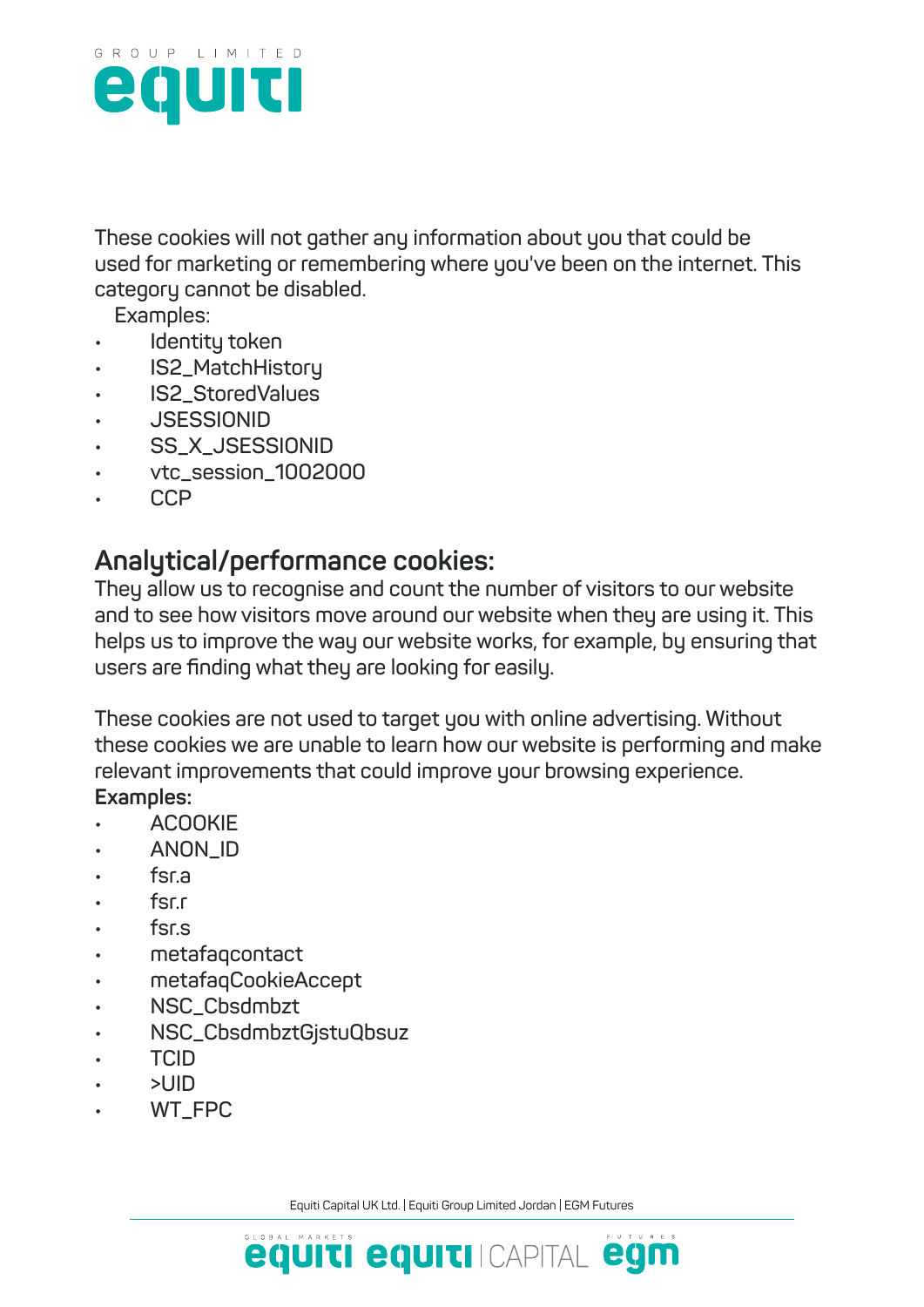

# **Functionality cookies:**

**These are used to recognise you when you return to our website. This enables us to personalise our content for you, greet you by name and remember your preferences (for example, your choice of language or region). These can also be used to remember log-in details, changes you've made to text size, font and other parts of pages that you can**

- **Examples:**
- **• mbox**

#### **Targeting cookies:**

**These cookies record your visit to our website and browsing habits, the pages you have visited and the links you have followed. We will use this information to make our website and the advertising displayed on it more relevant to your interests. We may also share this information with selected third parties for this purpose.**

#### **Examples:**

**• ACID**

**Please note that other third parties (including, for example, advertising networks and providers of external services like web traffic analysis services) may also use cookies over which we have no control. These cookies are likely to be analytical/performance cookies or targeting cookies.**

**You may block cookies by activating the setting on your browser that allows you to refuse the setting of all or some cookies. However, if you use your browser settings to block all cookies (including essential cookies) you may not be able to access all or parts of our site.**

**If you've disabled one or more cookie categories, we may still use information collected from existing cookies, but we'll stop using the disabled cookies to gather any further information. You can delete existing cookies from your browser.**